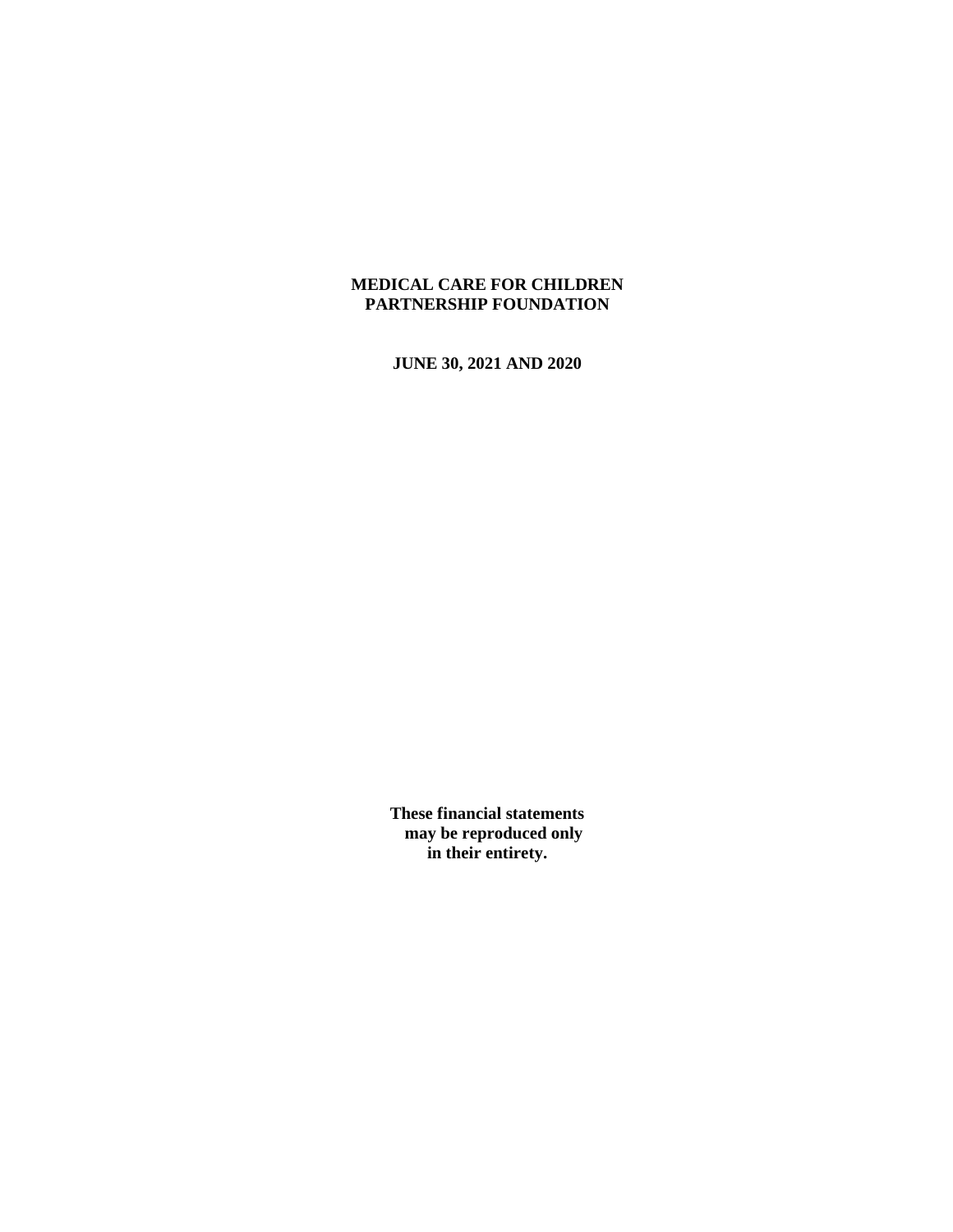JUNE 30, 2021 AND 2020

# TABLE OF CONTENTS

| <b>INDEPENDENT AUDITOR'S REPORT</b>                                                    | $2 - 3$        |
|----------------------------------------------------------------------------------------|----------------|
| FINANCIAL STATEMENTS                                                                   |                |
| <b>Statements of Financial Position</b><br>June 30, 2021 and 2020                      | $\overline{4}$ |
| <b>Statements of Activities</b><br>For the Years Ended June 30, 2021 and 2020          | 5              |
| <b>Statements of Functional Expenses</b><br>For the Years Ended June 30, 2021 and 2020 | 6              |
| <b>Statements of Cash Flows</b><br>For the Years Ended June 30, 2021 and 2020          | 7              |
| <b>Notes to Financial Statements</b>                                                   | $8-16$         |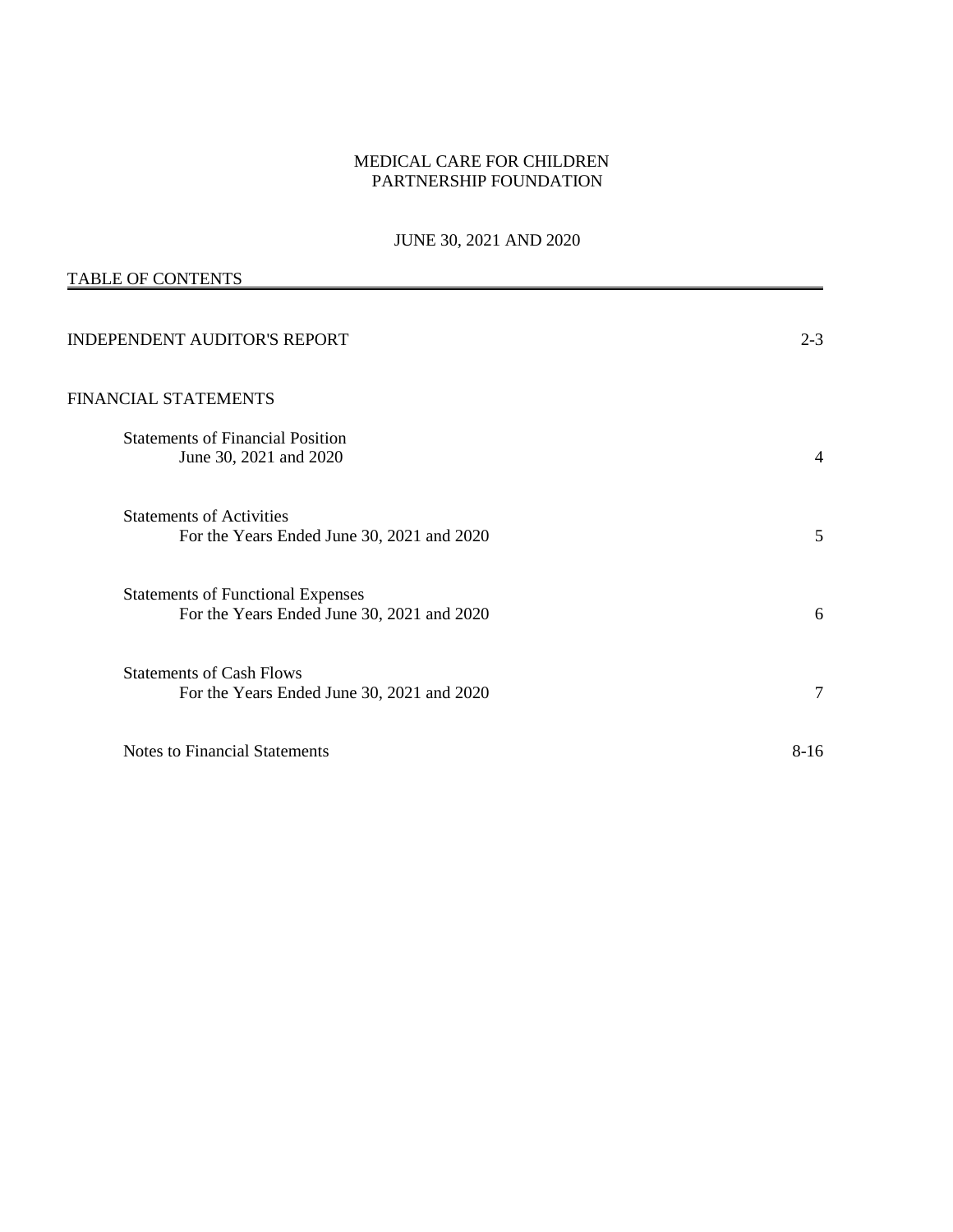

7900 Westpark Drive, Suite T420 McLean, VA 22102

> 703-893-2660 fax 703-893-2123

## **INDEPENDENT AUDITOR'S REPORT**

**Board of Directors** Medical Care for Children Partnership Foundation Springfield, Virginia

## Opinion

We have audited the accompanying financial statements of the Medical Care for Children Partnership Foundation (the Foundation), which comprise the statements of financial position as of June 30, 2021 and 2020, and the related statements of activities, functional expenses, and cash flows for the years then ended, and the related notes to the financial statements.

In our opinion, the financial statements referred to above present fairly, in all material respects, the financial position of the Foundation as of June 30, 2021 and 2020, and the changes in its net assets and its cash flows for the years then ended in accordance with accounting principles generally accepted in the United States of America.

## **Basis for Opinion**

We conducted our audits in accordance with auditing standards generally accepted in the United States of America. Our responsibilities under those standards are further described in the Auditor's Responsibilities for the Audit of the Financial Statements section of our report. We are required to be independent of the Foundation and to meet our other ethical responsibilities in accordance with the relevant ethical requirements relating to our audits. We believe that the audit evidence we have obtained is sufficient and appropriate to provide a basis for our audit opinion.

## **Responsibilities of Management for the Financial Statements**

Management is responsible for the preparation and fair presentation of the financial statements in accordance with accounting principles generally accepted in the United States of America, and for the design, implementation, and maintenance of internal control relevant to the preparation and fair presentation of financial statements that are free from material misstatement, whether due to fraud or error.

In preparing the financial statements, management is required to evaluate whether there are conditions or events, considered in the aggregate, that raise substantial doubt about the Foundation's ability to continue as a going concern within one year after the date that the financial statements are available to be issued.

## **Auditor's Responsibilities for the Audit of the Financial Statements**

Our objectives are to obtain reasonable assurance about whether the financial statements as a whole are free from material misstatement, whether due to fraud or error, and to issue an auditor's report that includes our opinion. Reasonable assurance is a high level of assurance but is not absolute assurance and therefore is not a guarantee that an audit conducted in accordance with auditing standards generally accepted in the United States of America will always detect a material misstatement when it exists. The risk of not detecting a material misstatement resulting from fraud is higher than for one resulting from error, as fraud may involve collusion, forgery, intentional omissions, misrepresentations, or the override of internal control. Misstatements, including omissions, are considered material if there is a substantial likelihood that, individually or in the aggregate, they would influence the judgment made by a reasonable user based on the financial statements.

www.rimcpa.com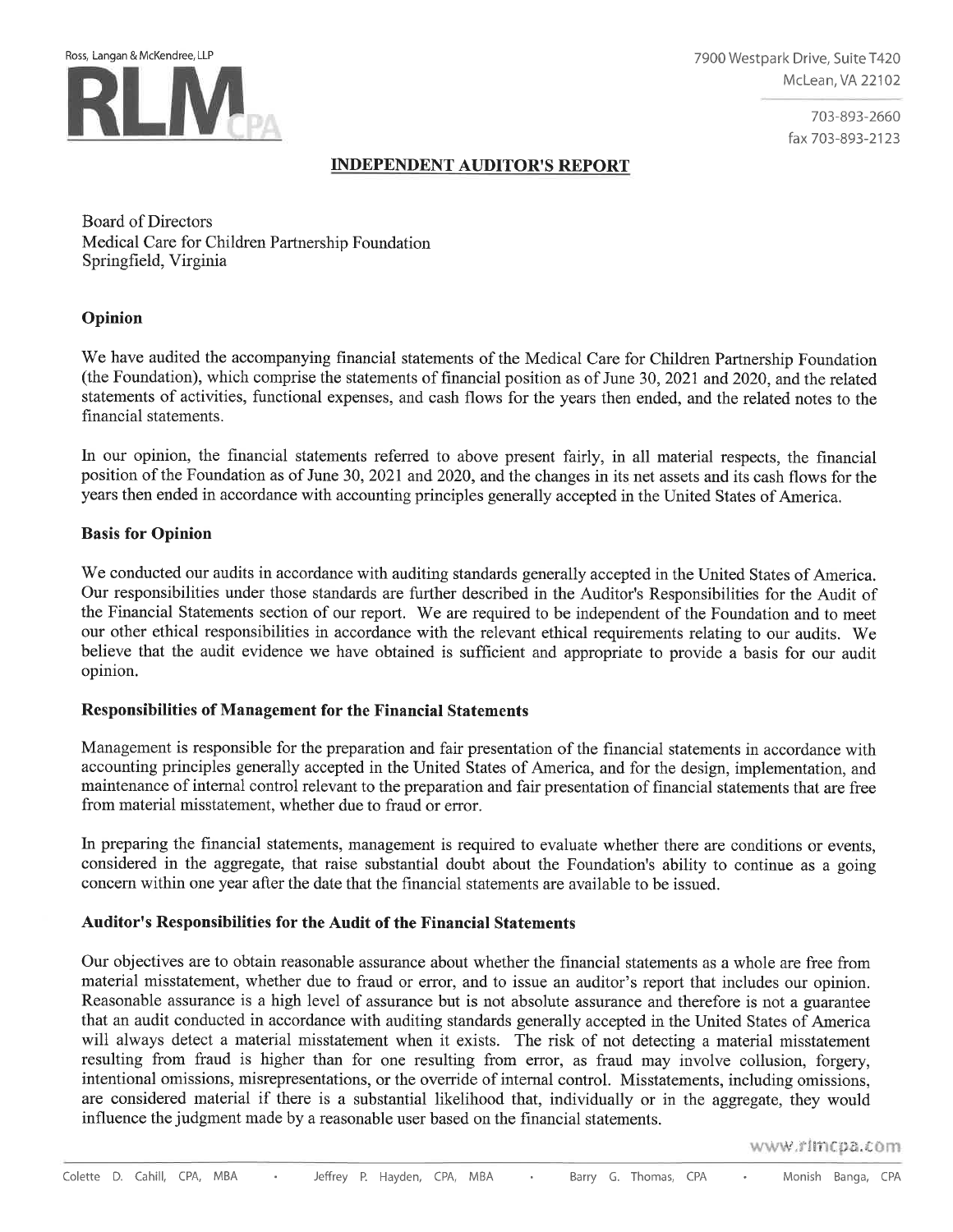Board of Directors Medical Care for Children Partnership Foundation Springfield, Virginia

## **Auditor's Responsibilities for the Audit of the Financial Statements (continued)**

In performing an audit in accordance with auditing standards generally accepted in the United States of America, we:

- Exercise professional judgment and maintain professional skepticism throughout the audit.
- Identify and assess the risks of material misstatement of the financial statements, whether due to fraud or error, and design and perform audit procedures responsive to those risks. Such procedures include examining, on a test basis, evidence regarding the amounts and disclosures in the financial statements.
- Obtain an understanding of internal control relevant to the audit in order to design audit procedures that are appropriate in the circumstances, but not for the purpose of expressing an opinion on the effectiveness of the Foundation's internal control. Accordingly, no such opinion is expressed.
- Evaluate the appropriateness of accounting policies used and the reasonableness of significant accounting estimates made by management, as well as evaluate the overall presentation of the financial statements.
- Conclude whether, in our judgment, there are conditions or events, considered in the aggregate, that raise substantial doubt about the Foundation's ability to continue as a going concern for a reasonable period of time.

We are required to communicate with those charged with governance regarding, among other matters, the planned scope and timing of the audit, significant audit findings, and certain internal control related matters that we identified during the audit.

Ross, Lengen & Mc Kendree

CERTIFIED PUBLIC ACCOUNTANTS

November 29, 2021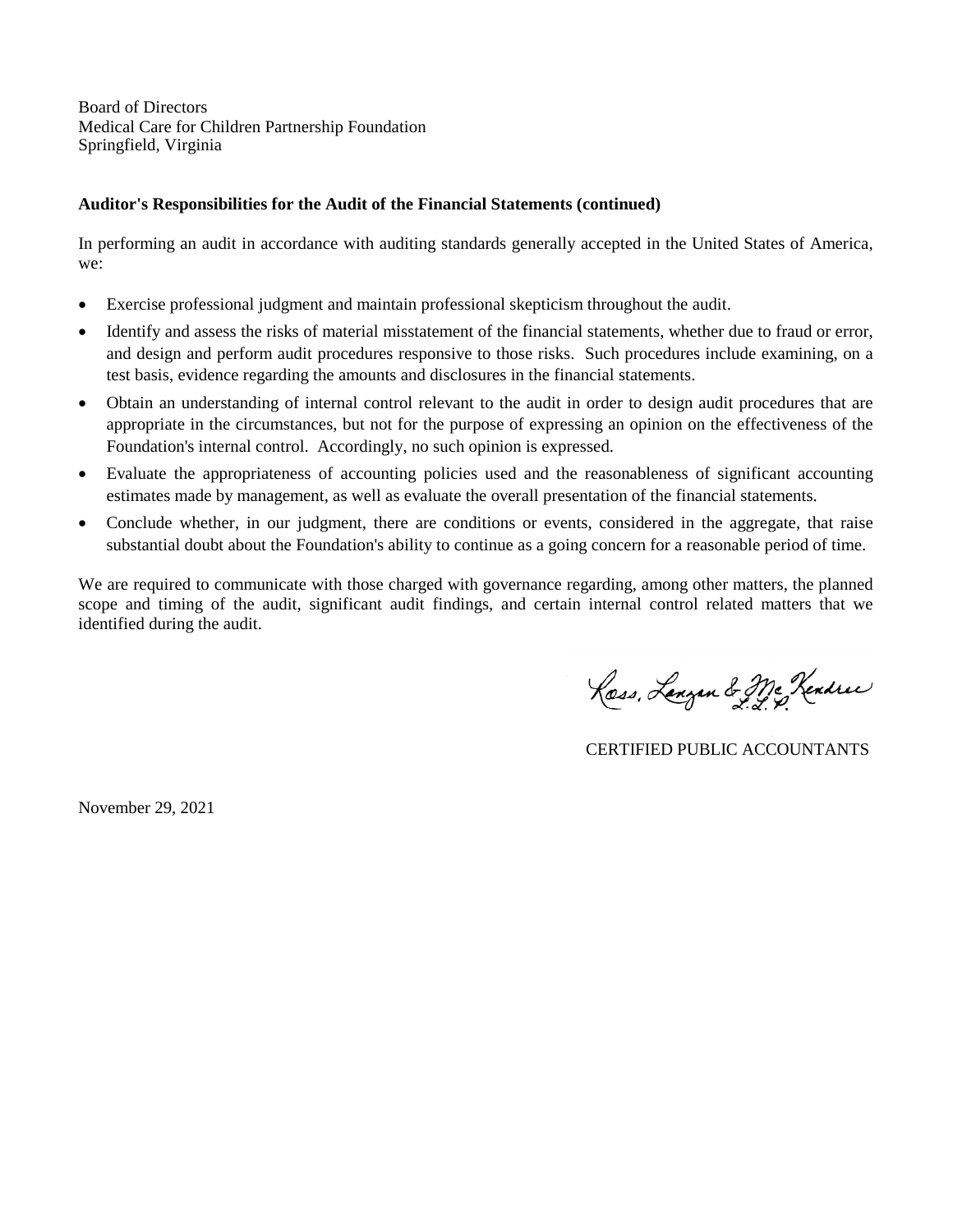## STATEMENTS OF FINANCIAL POSITION JUNE 30, 2021 AND 2020

## ASSETS

|                                                                                                                                                                  | 2021                                                                   | 2020                                                                            |
|------------------------------------------------------------------------------------------------------------------------------------------------------------------|------------------------------------------------------------------------|---------------------------------------------------------------------------------|
| <b>ASSETS</b><br>Cash<br>Other investments<br>Contributions receivable<br>Other assets<br>Property and equipment, net<br>Donor restricted investments            | \$<br>232,802<br>1,018,710<br>287,200<br>6,165<br>283,977<br>2,613,158 | 130,383<br>$\mathbb{S}$<br>502,393<br>274,000<br>13,740<br>322,727<br>2,613,158 |
| <b>TOTAL ASSETS</b>                                                                                                                                              | 4,442,012                                                              | \$3,856,401                                                                     |
| <b>LIABILITIES AND NET ASSETS</b>                                                                                                                                |                                                                        |                                                                                 |
| <b>LIABILITIES</b><br>Accounts payable<br>Accrued payroll and benefits<br>Refundable advance - PPP loan<br>Other current liabilities<br><b>TOTAL LIABILITIES</b> | \$<br>172,009<br>32,795<br>204,804                                     | 31,018<br>\$<br>19,239<br>45,049<br>35,000<br>130,306                           |
| <b>NET ASSETS</b><br>Net assets without donor restrictions -<br>Undesignated<br>Board designated                                                                 | 41,467<br>(<br>921,472                                                 | 49,414)<br>$\sqrt{2}$<br>853,095                                                |
| Total net assets without donor restrictions                                                                                                                      | 880,005                                                                | 803,681                                                                         |
| Net assets with donor restrictions                                                                                                                               | 3,357,203                                                              | 2,922,414                                                                       |
| <b>TOTAL NET ASSETS</b>                                                                                                                                          | 4,237,208                                                              | 3,726,095                                                                       |
| <b>TOTAL LIABILITIES AND NET ASSETS</b>                                                                                                                          | 4,442,012<br>\$                                                        | \$3,856,401                                                                     |

The accompanying notes are an integral part of these financial statements.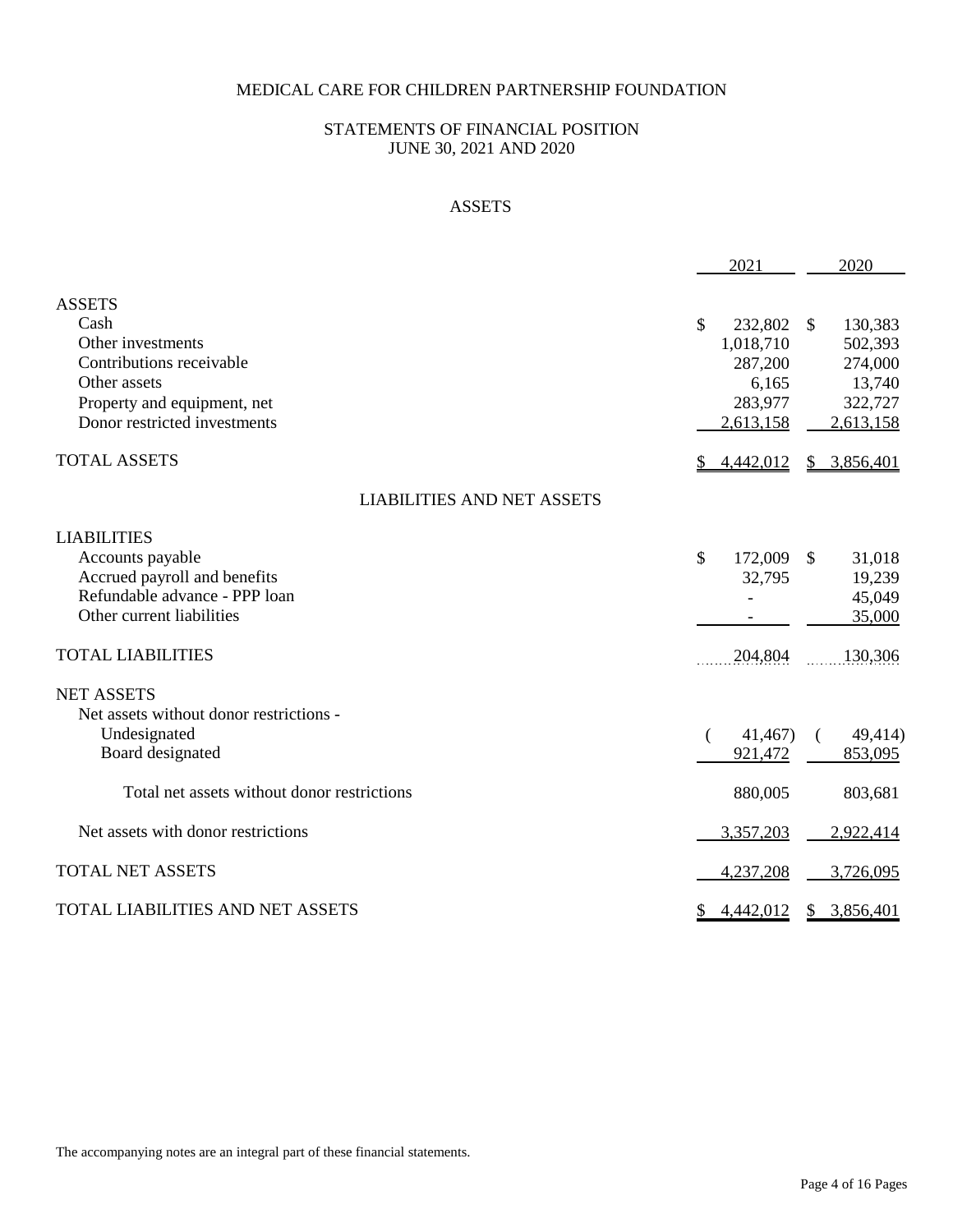## STATEMENTS OF ACTIVITIES FOR THE YEARS ENDED JUNE 30, 2021 AND 2020

|                                         | Without<br>Donor<br>Restrictions | With<br>Donor<br><b>Restrictions</b> | Total<br>2021           | Without<br>Donor<br><b>Restrictions</b> | With<br>Donor<br>Restrictions | Total<br>2020                      |
|-----------------------------------------|----------------------------------|--------------------------------------|-------------------------|-----------------------------------------|-------------------------------|------------------------------------|
| <b>REVENUE AND SUPPORT</b>              |                                  |                                      |                         |                                         |                               |                                    |
| Fairfax County donation                 | \$                               | 237,000<br>\$                        | $\mathbb{S}$<br>237,000 | \$<br>$\blacksquare$                    | \$<br>237,000                 | $\sqrt[6]{\frac{1}{2}}$<br>237,000 |
| Direct public support                   | 93,867                           | 368,049                              | 461,916                 | 41,210                                  | 125,072                       | 166,282                            |
| Gifts in kind                           | 5,439                            | 73,076                               | 78,515                  | 34,517                                  | 43,231                        | 77,748                             |
| Special events net of direct benefit to |                                  |                                      |                         |                                         |                               |                                    |
| donors<br>Investment income/(loss), net | 33,677                           | 670,365                              | 704,042                 | 50,484<br>14                            | 108,720                       | 50,484<br>108,734                  |
| Net assets released from restrictions   | 913,701                          | 913,701)                             |                         | 443,767                                 | 443,767)                      |                                    |
|                                         |                                  |                                      |                         |                                         |                               |                                    |
| Total revenue and support               | 1,046,684                        | 434,789                              | 1,481,473               | 569,992                                 | 70,256                        | 640,248                            |
| <b>EXPENSES</b>                         |                                  |                                      |                         |                                         |                               |                                    |
| MCCP program services                   | 713,862                          |                                      | 713,862                 | 380,969                                 |                               | 380,969                            |
| Total program expenses                  | 713,862                          |                                      | 713,862                 | 380,969                                 |                               | 380,969                            |
| Management and general                  | 91,107                           |                                      | 91,107                  | 85,117                                  |                               | 85,117                             |
| Fundraising                             | 165,391                          |                                      | 165,391                 | 154,682                                 |                               | 154,682                            |
| Total support services                  | 256,498                          |                                      | 256,498                 | 239,799                                 |                               | 239,799                            |
| Total expenses                          | 970,360                          |                                      | 970,360                 | 620,768                                 |                               | 620,768                            |
| <b>CHANGE IN NET ASSETS</b>             | 76,324                           | 434,789                              | 511,113                 | 50,776)<br>€.                           | 70,256                        | 19,480                             |
| NET ASSETS, BEGINNING OF YEAR           | 803,681                          | 2,922,414                            | 3,726,095               | 854,457                                 | 2,852,158                     | 3,706,615                          |
| NET ASSETS, END OF YEAR                 | 880,005                          | 3,357,203<br>\$                      | 4,237,208               | 803,681<br>\$                           | 2,922,414<br>S.               | 3,726,095<br>\$                    |

The accompanying notes are an integral part of these financial statements.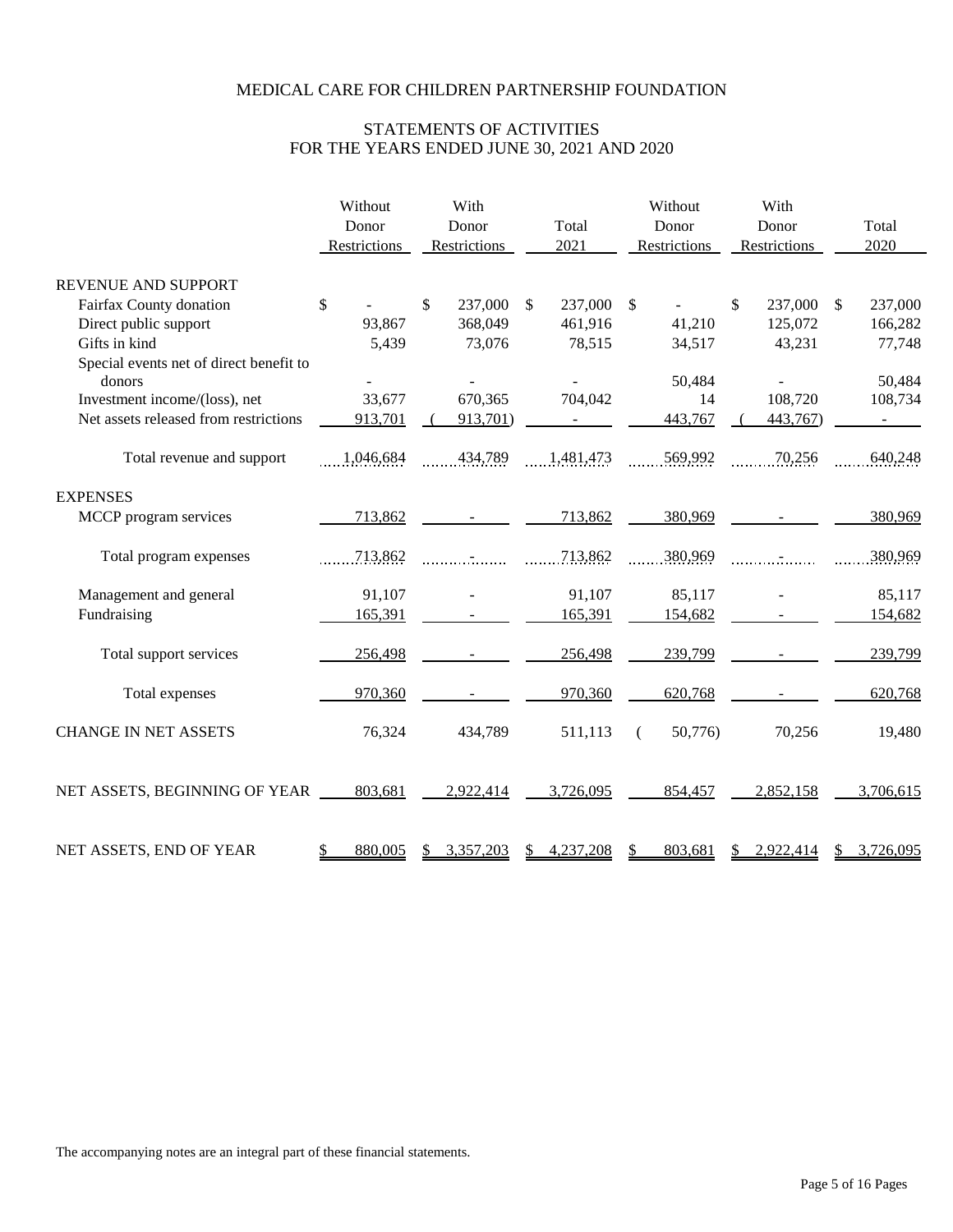## STATEMENTS OF FUNCTIONAL EXPENSES FOR THE YEARS ENDED JUNE 30, 2021 AND 2020

|                                       |    | 2021<br><b>Support Services</b>           |  |                              |    |             |    |                              |    |               |  |  |  |
|---------------------------------------|----|-------------------------------------------|--|------------------------------|----|-------------|----|------------------------------|----|---------------|--|--|--|
|                                       |    |                                           |  |                              |    |             |    |                              |    |               |  |  |  |
|                                       |    | <b>MCCP</b><br>Program<br><b>Services</b> |  | Management<br>and<br>General |    | Fundraising |    | Total<br>Support<br>Services |    | Total<br>2021 |  |  |  |
| Medical and dental expenses           | \$ | 472,242 \$                                |  |                              | \$ |             | \$ |                              | \$ | 472,242       |  |  |  |
| Salaries, taxes, and benefits         |    | 99,028                                    |  | 39,593                       |    | 147,166     |    | 186,759                      |    | 285,787       |  |  |  |
| Professional fees                     |    | 6,471                                     |  | 48,468                       |    | 2,735       |    | 51,203                       |    | 57,674        |  |  |  |
| Depreciation and amortization expense |    | 40,577                                    |  |                              |    |             |    |                              |    | 40,577        |  |  |  |
| Donated program supplies              |    | 73,076                                    |  |                              |    |             |    |                              |    | 73,076        |  |  |  |
| Other expenses                        |    | 22,468                                    |  | 3,046                        |    | 15,490      |    | 18,536                       |    | 41,004        |  |  |  |
| Total 2021 expenses                   |    | <u>713,862</u>                            |  | 91,107                       |    | 165,391     |    | 256,498                      |    | 970,360       |  |  |  |

|                                       |    |                                    |      |                              |                         | 2020    |                              |         |   |               |
|---------------------------------------|----|------------------------------------|------|------------------------------|-------------------------|---------|------------------------------|---------|---|---------------|
|                                       |    |                                    |      |                              | <b>Support Services</b> |         |                              |         |   |               |
|                                       |    | <b>MCCP</b><br>Program<br>Services |      | Management<br>and<br>General | Fundraising             |         | Total<br>Support<br>Services |         |   | Total<br>2020 |
| Medical and dental expenses           | \$ | 156,796                            | - \$ |                              | \$                      |         | \$                           |         | S | 156,796       |
| Salaries, taxes, and benefits         |    | 87,647                             |      | 35,971                       |                         | 131,598 |                              | 167,569 |   | 255,216       |
| Professional fees                     |    | 38,626                             |      | 42,766                       |                         | 5,826   |                              | 48,592  |   | 87,218        |
| Depreciation and amortization expense |    | 37,028                             |      |                              |                         |         |                              |         |   | 37,028        |
| Donated program supplies              |    | 43,231                             |      |                              |                         |         |                              |         |   | 43,231        |
| Other expenses                        |    | 17,641                             |      | 6,380                        |                         | 17,258  |                              | 23,638  |   | 41,279        |
| Total 2020 expenses                   |    | 380,969                            |      | 85,117                       |                         | 154,682 |                              | 239,799 |   | 620,768       |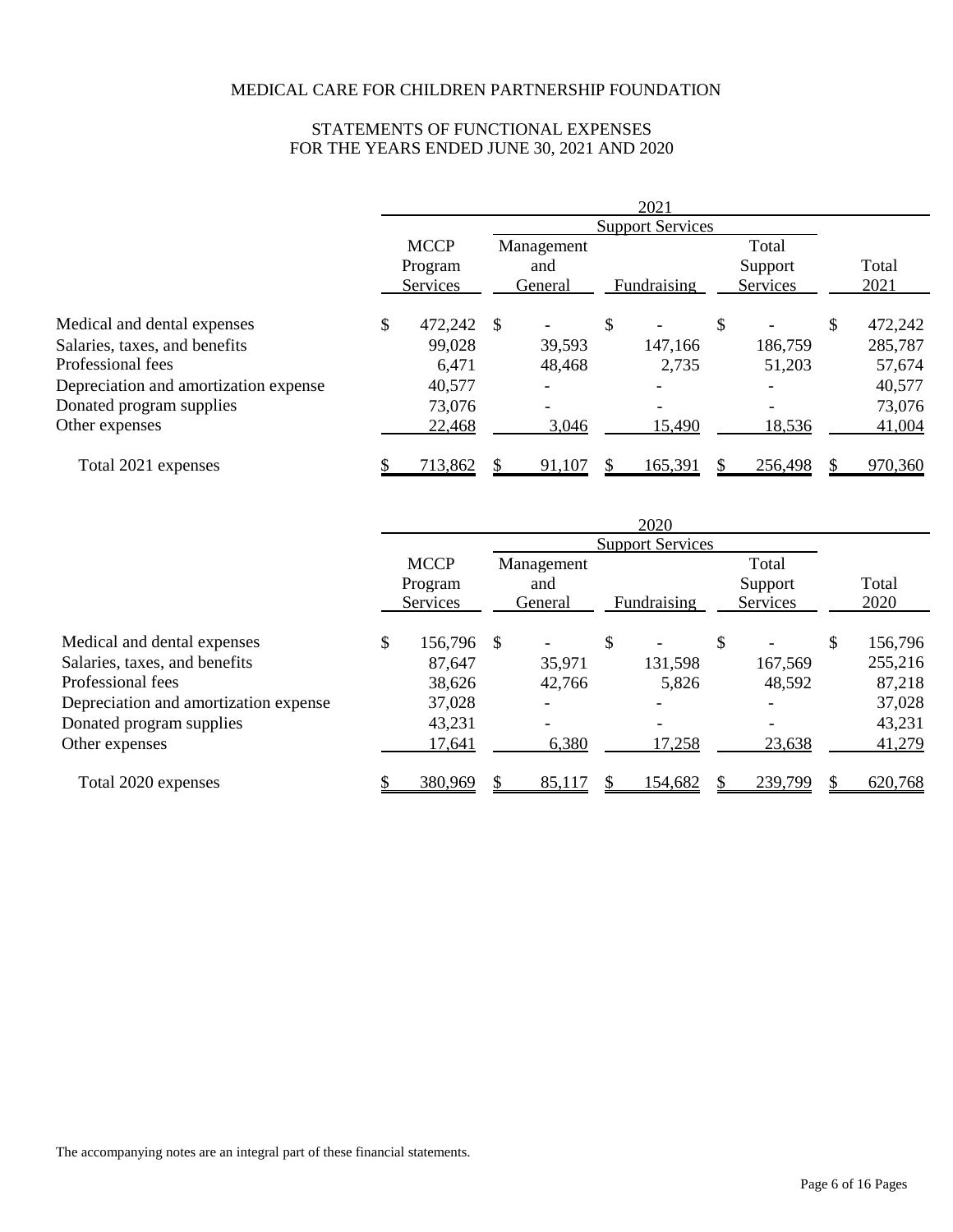## STATEMENTS OF CASH FLOWS FOR THE YEARS ENDED JUNE 30, 2021 AND 2020

|                                                            |       | 2021        |               | 2020        |
|------------------------------------------------------------|-------|-------------|---------------|-------------|
| CASH FLOWS FROM OPERATING ACTIVITIES                       |       |             |               |             |
| Change in net assets                                       | $\$\$ | 511,113     | <sup>\$</sup> | 19,480      |
| Adjustments to reconcile change in net assets              |       |             |               |             |
| to net change in cash from operating activities -          |       |             |               |             |
| Realized and unrealized (gains)/losses on investments, net |       | 679,368)    |               | 75,541)     |
| Depreciation and amortization                              |       | 40,577      |               | 37,028      |
| Changes in assets and liabilities -                        |       |             |               |             |
| Contributions receivable                                   | €     | 13,200      |               | 35,000)     |
| Other assets                                               |       | 7,575       |               | 6,229       |
| Accounts payable                                           |       | 140,991     |               | 20,300      |
| Accrued payroll and benefits                               |       | 13,556      |               | 8,345)      |
| Refundable advance - PPP loan                              |       | 45,049)     |               | 45,049      |
| Deferred revenue                                           |       | 35,000)     |               |             |
|                                                            |       |             |               |             |
| Net change in cash from operating activities               |       | $($ 58,805) |               | $($ 43,858) |
| CASH FLOWS FROM INVESTING ACTIVITIES                       |       |             |               |             |
| Purchase of property and equipment                         |       | 1,827)      |               |             |
| Purchase of investments                                    |       | 2,729,894)  |               | (3,769,546) |
| Proceeds from sales and maturities of investments          |       | 2,892,945   |               | 3,846,853   |
| Net change in cash from investing activities               |       | 161,224     |               | 77,307      |
| NET CHANGE IN CASH AND CASH EQUIVALENTS                    |       | 102,419     |               | 33,449      |
|                                                            |       |             |               |             |
| CASH, BEGINNING OF YEAR                                    |       | 130,383     |               | 96,934      |
| CASH, END OF YEAR                                          |       | 232,802     |               | 130,383     |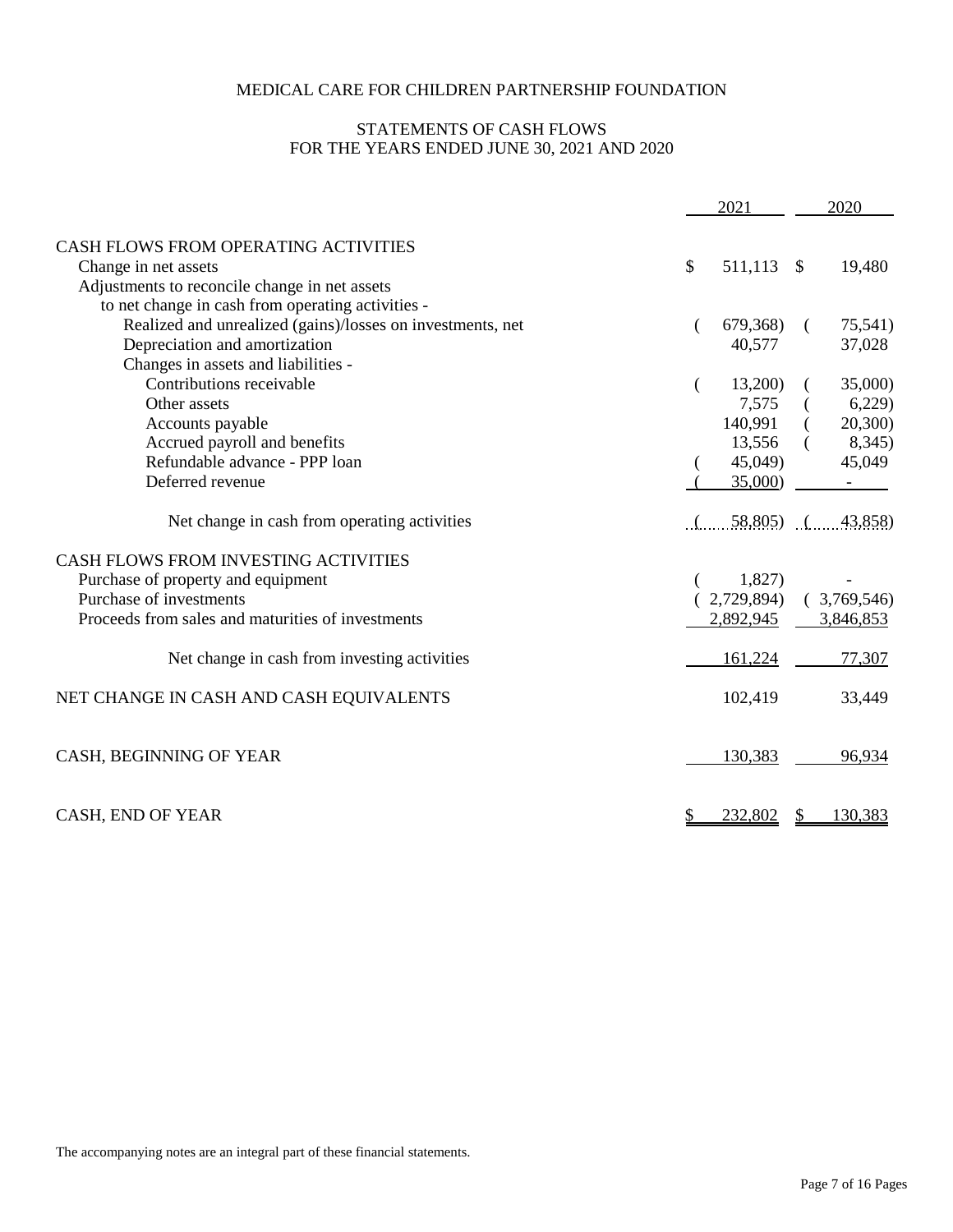### NOTES TO FINANCIAL STATEMENTS JUNE 30, 2021 AND 2020

### NOTE 1 - THE ORGANIZATION AND NATURE OF ACTIVITIES

The mission of the Medical Care for Children Partnership Foundation (the Foundation) is to provide access to comprehensive medical and dental care to uninsured children of working families living in Fairfax County, Virginia, who are 250 percent or below the federal poverty level. Medical Care for Children Partnership (MCCP) is a program established in 1986 and administered by the Fairfax County Government (Fairfax County). In 2007, the Foundation was created to provide funding to support the MCCP program. The Foundation provides vision and strategy for the program's sustainability and ensures funding for medical and dental care of eligible children.

The Foundation has an agreement with Fairfax County that laid the framework for transition of the MCCP program and the initial transfer of assets of \$2,997,799. The Foundation is funded through a diverse set of funders that includes: individuals, corporations, foundations, Fairfax County, and other grants.

In the years ended June 30, 2021 and 2020, Fairfax County had over 3,000 children, respectively, enrolled in the MCCP program. In addition to children seen at no cost to the families at Kaiser Permanente, the Foundation provided medical office visits and dental office visits, respectively, for uninsured, eligible MCCP children of Fairfax County. In the year ended June 30, 2020, acquired a mobile dental van that is used to perform dental screenings in the community and establish further treatment plans for the children with a dentist in their community.

In March 2020, the World Health Organization declared the outbreak of a coronavirus (COVID-19) a pandemic. As a result, the MCCP program's ability to connect children to medical and dental care had changed since most practices were closed and only providing emergency services. At the same time, the Foundation was informed that two of the MCCP program's most vulnerable markets (the Annandale and Culmore communities) had their food pantries close and were in desperate need of food and supplies to feed their families. The Foundation mobilized its mobile dental van to deliver food to both communities. With the food supply chain disrupted and most individuals at home, the Foundation's Executive Director, a van driver, and a representative from Legal Aid Justice began serving meals through a partnership with Chef Jose Andres of World Central Kitchen. The Foundation served meals in both communities while further supporting them by providing masks, gloves, and many other resources through a newly developed network of partners. The Foundation was able to secure funding to do this work through four other new sources to cover the costs of these activities. By providing these programs, the Foundation had the opportunity to distribute critical information around the social determinants of health to these vulnerable communities and develop two-way communication to ensure their needs were being captured in real time. This work continues and is enabling the Foundation to better serve the families directly with services that are needed within each community and gives the Foundation the opportunity to create sustainable efficient programming while increasing the Foundation's ability to serve and attract new funders and partners. The decision to pivot the mobile dental van to provide services to families in their communities has provided the Foundation with many new partners and resources that would not have been available to the Foundation otherwise.

The Foundation operates as a public/private partnership. This model enables each partner's contributions to be leveraged for the maximum possible benefit. The Foundation has three groups of partners. The first partner is Fairfax County, which provided \$237,000 grants to the Foundation restricted to operating costs in the years ended June 30, 2021 and 2020. In addition, Fairfax County had a significant budget for its outreach workers, caseworkers, and managers to administer the MCCP program the Foundation supports, which is not included in the Foundation's financial statements.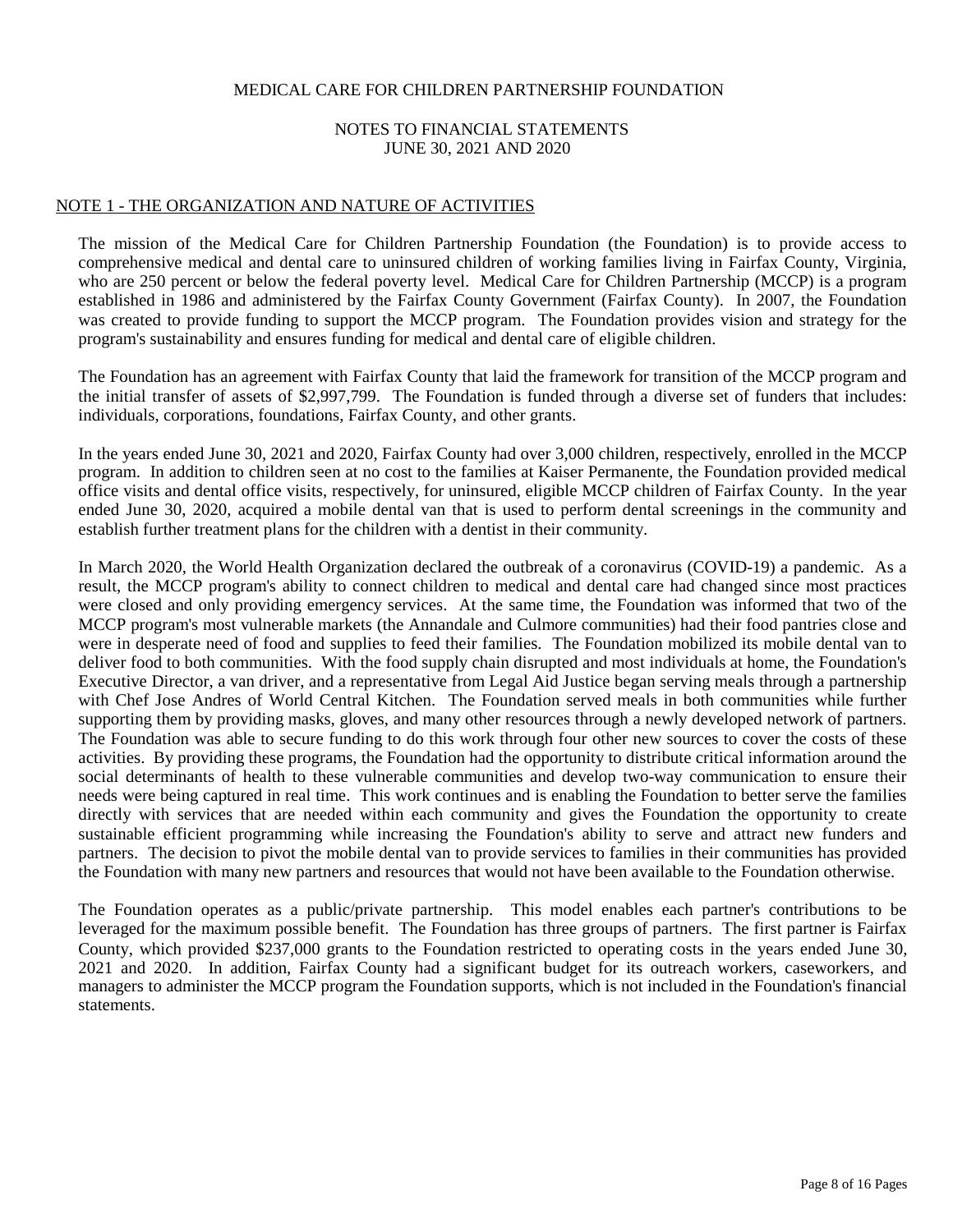## NOTES TO FINANCIAL STATEMENTS JUNE 30, 2021 AND 2020

### NOTE 1 - THE ORGANIZATION AND NATURE OF ACTIVITIES (continued)

The second group of partners are the medical and dental communities. Kaiser Permanente provided children medical care at no cost to the families, which was approximately \$2.7 million and \$3.0 million, in the years ended June 30, 2021 and 2020, respectively, in donated services to Fairfax County. The Kaiser Permanente donated care is not included in the Foundation's financial statements. In addition, the MCCP program has hundreds of doctors and dentists in the network who provide care at reduced rates or at no cost. The Foundation paid a net amount of \$452,255 and \$149,708 to Fairfax County in the years ended June 30, 2021 and 2020, respectively, to pay for the discounted medical and dental costs of children who were cared for by these private doctors and dentists. The program was also able to provide care to children through the generous donation of pro bono medical and dental services to Fairfax County. This medical and dental care is also not included in the Foundation's financial statements.

The third group of partners are the Foundation's volunteers and funders – individuals, corporations, foundations, and community groups. In the years ended June 30, 2021 and 2020, this group included new and existing partners to provide food and supplies to feed insecure families. The Foundation provides vision and strategy for the MCCP program, executes on its strategic plan, and raises the funds to pay for the children's care.

## NOTE 2 - SUMMARY OF SIGNIFICANT ACCOUNTING POLICIES

#### Financial Statement Presentation

Financial statement presentation follows the recommendations of the Financial Accounting Standards Board (FASB) Accounting Standards Codification (ASC), which is the sole source of authoritative accounting principles generally accepted in the United States of America (GAAP). The financial statements of the Foundation have been prepared on the accrual basis of accounting. The significant accounting policies are described below. The Foundation reports information regarding its financial position and activities according to two classes of net assets: net assets without donor restrictions and net assets with donor restrictions.

#### Cash and Cash Equivalents

The Foundation considers all cash and money market balances held by investment managers to be investments.

#### Investments

Investments with readily determinable market values are reported at their fair market values based on quoted market prices. Investments in corporate bonds and notes and government securities are reported at an estimate of fair market value based on quoted market prices of similar assets in active markets. Investments in managed futures funds are reported at the value provided by the investment manager based on the values on the underlying assets. Investment gains and losses are recognized as of the trade date. Donated securities are recorded at their fair market value on the date of donation. Investments are exposed to various risks such as interest rate, market, and credit risks. Due to the level of risk associated with certain investments, it is at least reasonably possible that changes in the values of investments will occur in the near term and that such changes could materially affect the amounts reported in the accompanying statements of financial position.

### Property and Equipment

All acquisitions of property and equipment that have a cost of more than \$500 and expenditures for improvements that materially extend lives of assets are capitalized at cost if purchased and at market value if donated. Expenditures for maintenance and repairs are charged to expense when incurred. Depreciation and amortization are computed using the straight-line method over the estimated useful lives of the assets placed in service for three to ten years.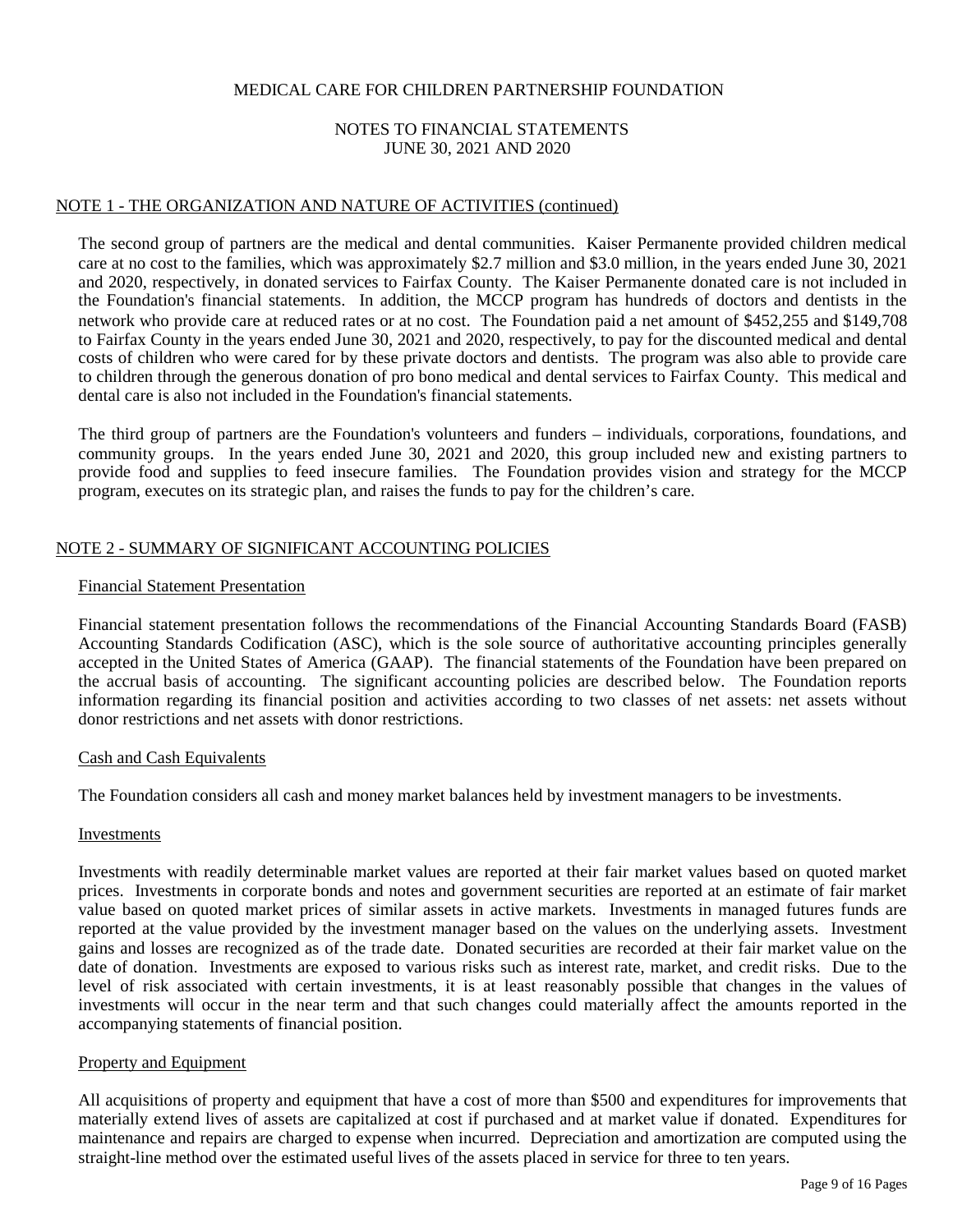### NOTES TO FINANCIAL STATEMENTS JUNE 30, 2021 AND 2020

### NOTE 2 - SUMMARY OF SIGNIFICANT ACCOUNTING POLICIES (continued)

#### Refundable Advance - PPP Loan

On April 20, 2020, the Foundation was granted a \$45,049 loan under the Paycheck Protection Program (PPP), which was established as part of the Coronavirus Aid, Relief and Economic Security Act (CARES Act) to provide loans for certain entities. The PPP loan matures in April 2022, bears interest at one percent per annum, is payable monthly commencing November 2020, and may be prepaid by the Foundation at any time with no prepayment penalties. Funds from the PPP loan may only be used for specific costs as allowed by the CARES Act and subsequent laws and the PPP loan may be forgiven if used for qualifying expenses. The Foundation received full forgiveness of the PPP loan in the year ended June 30, 2021. As such, the Foundation recorded the PPP loan as a refundable advance as of June 30, 2020, and recognized it as contribution income in the year ended June 30, 2021.

### Income Taxes

The Foundation received a determination letter from the Internal Revenue Service (IRS) that it has been granted an exemption from federal income taxes and it qualifies as a publicly supported organization under Section  $501(c)(3)$  and  $170(b)(1)(A)(vi)$  of the Internal Revenue Code (IRC). The Foundation has also been classified as an entity that is not a private foundation within the meaning of Section 509(a)(2) of the IRC. The Foundation believes its operations are consistent with the nature of their exemption granted by the IRS. There is no current liability for income taxes and no temporary differences resulting in deferred taxes as of June 30, 2021 and 2020.

The Foundation is required to measure, recognize, present, and disclose in its financial statements uncertain income tax positions the Foundation has taken in the tax years that remain subject to examination or expects to take on an income tax return. The Foundation recognizes the tax benefits from uncertain income tax positions only if it is more likely than not the tax position will be sustained on examination by tax authorities. The Foundation recorded no liability for uncertain income tax positions for any open tax years.

#### Revenue Recognition

#### Gifts in Kind

The Foundation recognizes contribution revenue for facilities, materials, and certain services received at the estimated fair value of the facilities, materials and services. In the years ended June 30, 2021 and 2020, the Foundation received an estimated \$78,515 and \$77,748, respectively, in donated facilities, services, and materials primarily for dental and medical supplies, program enhancements, software licenses, and office space.

#### Contributions

Contributions received are recorded as with or without donor restrictions support depending on the existence or nature of any donor restrictions. All donor-restricted support is reported as an increase net assets with donor restrictions depending on the nature of the restriction. When a restriction expires, net assets with donor restrictions are reclassified to net assets without donor restrictions.

All contributions, including unconditional promises to give, are recorded as made. Conditional promises to give are recognized when the conditions on which they depend are substantially met. Unconditional promises to give due in the next year are reported at their net present realizable value. Unconditional promises to give due in subsequent years are reported at their net present realizable value, using risk-free interest rates applicable to the years in which the promises are to be received. The contributions receivable as of June 30, 2021, are all due to be received within one year. Contributions receivable are charged to bad debt loss as they are deemed uncollectible. No amount was recorded as an allowance for uncollectible accounts at June 30, 2021 or 2020.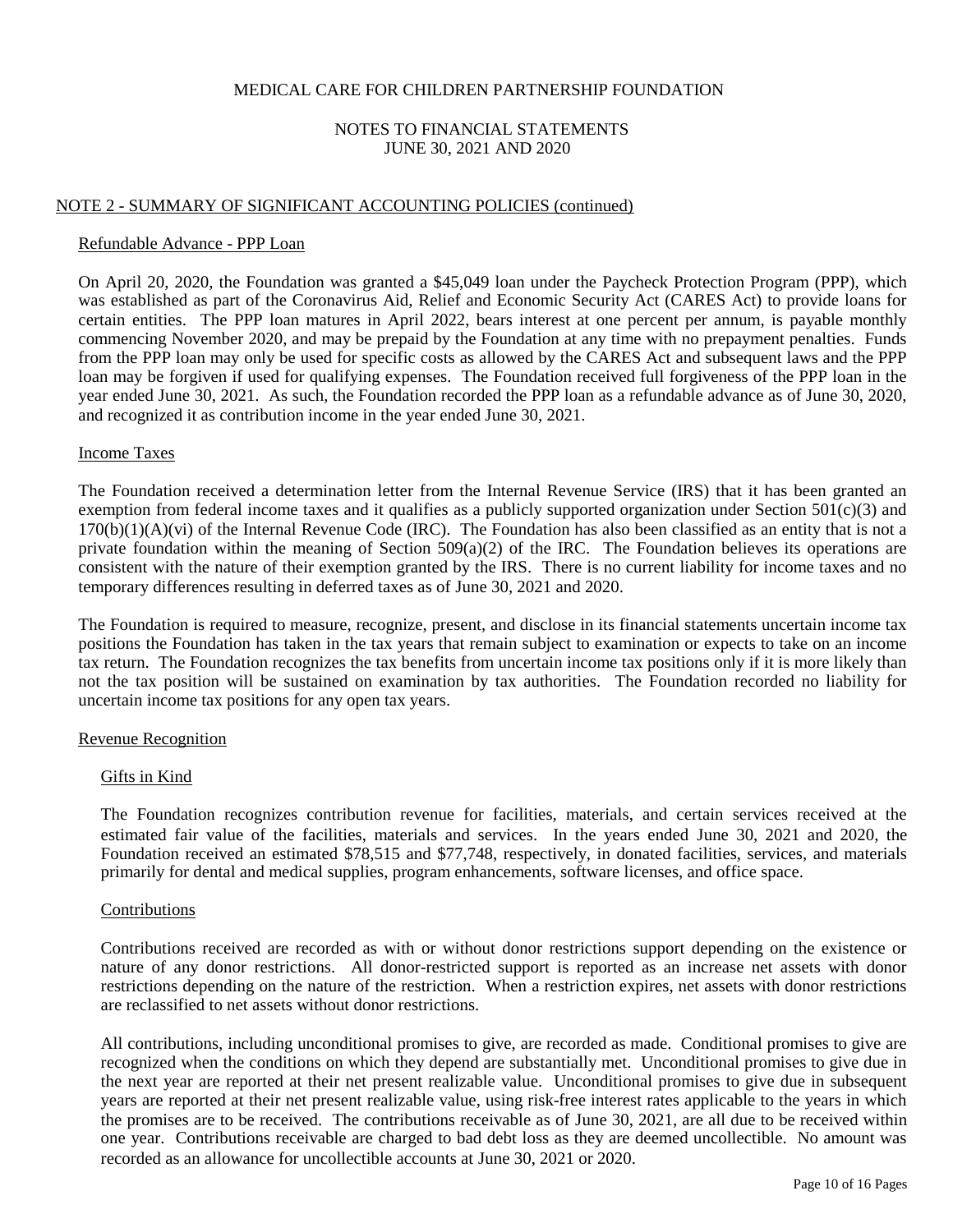### NOTES TO FINANCIAL STATEMENTS JUNE 30, 2021 AND 2020

### NOTE 2 - SUMMARY OF SIGNIFICANT ACCOUNTING POLICIES (continued)

#### Revenue Recognition (continued)

#### Special Events

The Foundation reports receipts from its annual gala and events net of related direct benefits provided to donors.

### Functional Allocation of Expenses

The costs of providing the program and other activities have been summarized on a functional and natural basis in the statements of functional expenses. Certain costs have been allocated among the program and supporting services benefited based upon estimates of time and effort of staff.

#### Use of Estimates

The preparation of financial statements in conformity with GAAP requires management to make estimates and assumptions that affect certain reported amounts and disclosures. Accordingly, actual results could differ from those estimates.

#### Subsequent Events

The Foundation has evaluated subsequent events through November 29, 2021, which is the date the financial statements were available to be issued.

#### Reclassifications

Certain prior year amounts have been reclassified to conform with current year presentation.

#### NOTE 3 - CONCENTRATION RISK

The Foundation maintains cash and investments in federally insured banks and broker-managed accounts and has exposure to credit risk on those accounts. Some cash held in bank and broker managed accounts is insured up to Federal Deposit Insurance Corporation (FDIC) limits. As of June 30, 2021, the Foundation had \$37,231 cash in excess of FDIC limits. Assets held in broker managed accounts are insured by the Securities Investor Protection Corporation (SIPC), which protects investors for up to \$500,000, including a maximum of \$250,000 for claims of cash equivalents, if the brokerage firm holding the assets becomes insolvent, but it does not insure the underlying assets of \$3,345,214. These assets fluctuate with changes in the market. The Foundation believes its credit risk is not significant.

In the year ended June 30, 2021, approximately 16 and 20 percent of total revenue and support was provided by Fairfax County and four other donors, respectively. In the year ended June 30, 2020, approximately 41 and seven percent of total revenue and support was provided by Fairfax County and the gala, respectively. As of June 30, 2021 and 2020, approximately 83 and 96 percent, respectively, of all of the contributions receivable were pledged by Fairfax County.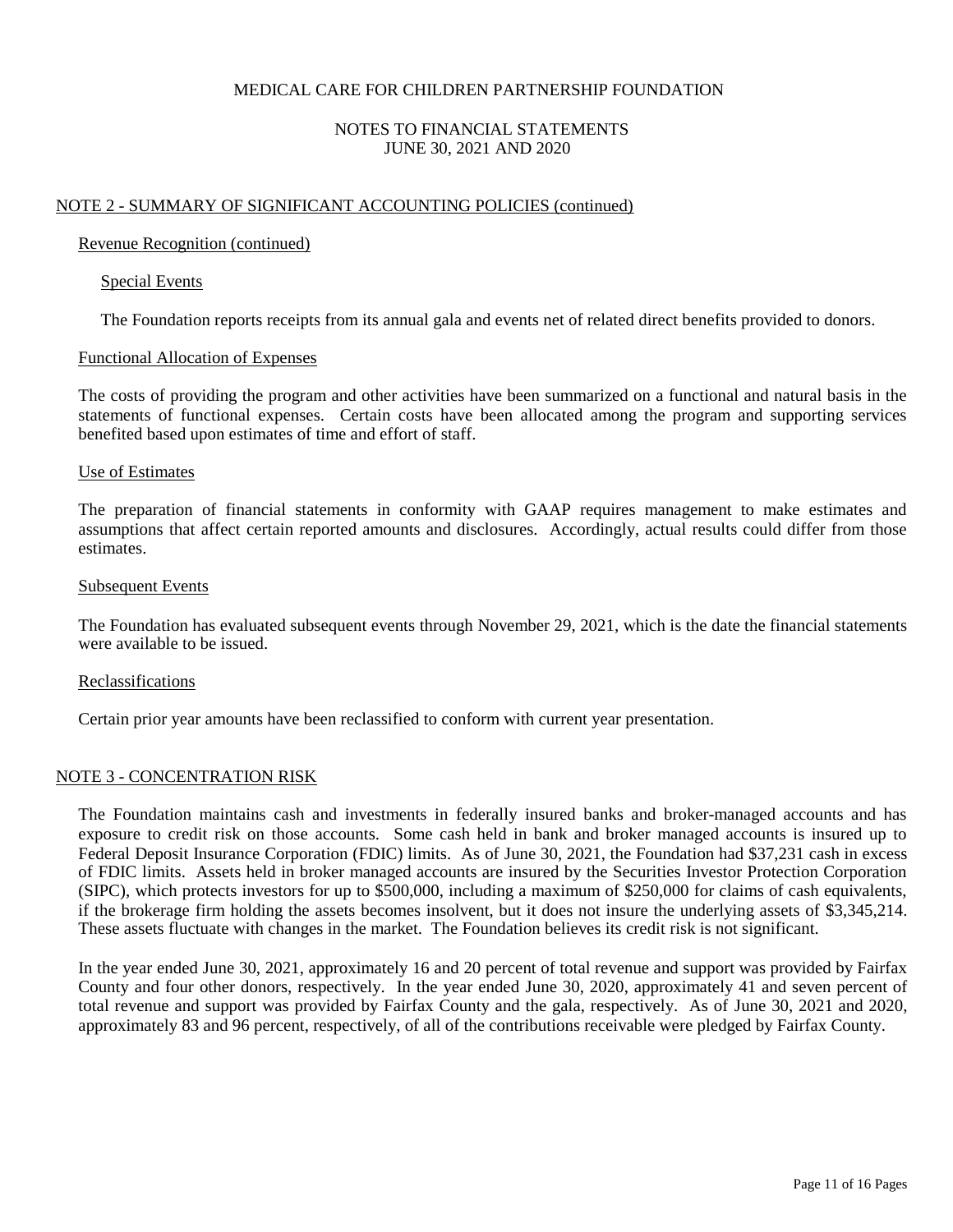### NOTES TO FINANCIAL STATEMENTS JUNE 30, 2021 AND 2020

### NOTE 4 - NET ASSETS

Net assets restricted in perpetuity of \$2,613,158 were donated through an initial transfer of assets. The Foundation has maintained these net assets in investment accounts and income generated must be used for the MCCP program. Through an agreement with Fairfax County, the Foundation shall not reduce, use, or payout the corpus of the net assets restricted in perpetuity. Should the Foundation cease to carry out the MCCP program, the net assets restricted in perpetuity shall be transferred to the Fairfax County Board of Supervisors to provide health care to indigent children in accordance with an agreement with Fairfax County. The Foundation also has an agreement with Fairfax County that at least 80 percent of all contributions received by the Foundation will be used to make payments for the MCCP program, unless the contributions are otherwise restricted by the donor. Accordingly, as of June 30, 2021 and 2020, the Foundation has recorded \$639,139 and \$530,368, respectively, in Board designated net assets to make future payments for the MCCP program.

In the year ended June 30, 2019, the Foundation received a donation for the purchase of a vehicle to provide dental care in the community. The van was also purchased in the year ended June 30, 2019. The restricted net asset was released from restrictions on the purchase date. The Foundation maintains the amount of the undepreciated value of the vehicle as a designated net asset to offset future depreciation. The designated net asset was \$282,333 and \$322,727 as of June 30, 2021 and 2020, respectively. Net assets with donor restrictions are available for the following purposes as of June 30:

|                                                 | 2021             | 2020      |
|-------------------------------------------------|------------------|-----------|
| Purpose restricted -                            |                  |           |
| $MCCP$ program - medical $&$ dental             | \$<br>291,206 \$ |           |
| MCCP program - dental only                      | 100,000          | 29,345    |
| Vaccine initiative                              | 65,839           |           |
| Other grants                                    |                  | 7,911     |
| Total purpose restricted                        | 457,045          | 37,256    |
| Time and purpose restricted -                   |                  |           |
| $MCCP$ program - medical $&$ dental             | 50,000           |           |
| MCCP program - dental only                      |                  | 10,000    |
| Non-medical operating expenses - Fairfax County | 237,000          | 237,000   |
| Other grants                                    |                  | 25,000    |
| Total time and purpose restricted               | 287,000          | 272,000   |
| Net assets restricted in perpetuity             | 2,613,158        | 2,613,158 |
| Total net assets with donor restrictions        | 3.357.203        | 2.922.414 |

Net assets with donor restrictions were released from restrictions as follows in the years ended June 30:

|                                                   | 2021    | 2020    |  |
|---------------------------------------------------|---------|---------|--|
| Fulfillment of purpose restrictions -             |         |         |  |
| MCCP program                                      | 292,158 | 108,720 |  |
| Dental program including purchase of dental van   | 237,421 | 88,236  |  |
| Non-medical operating expenses                    | 282,049 | 239,723 |  |
| Other grants                                      | 102,073 | 7,088   |  |
| Total net assets released from donor restrictions | 913,701 | 443.767 |  |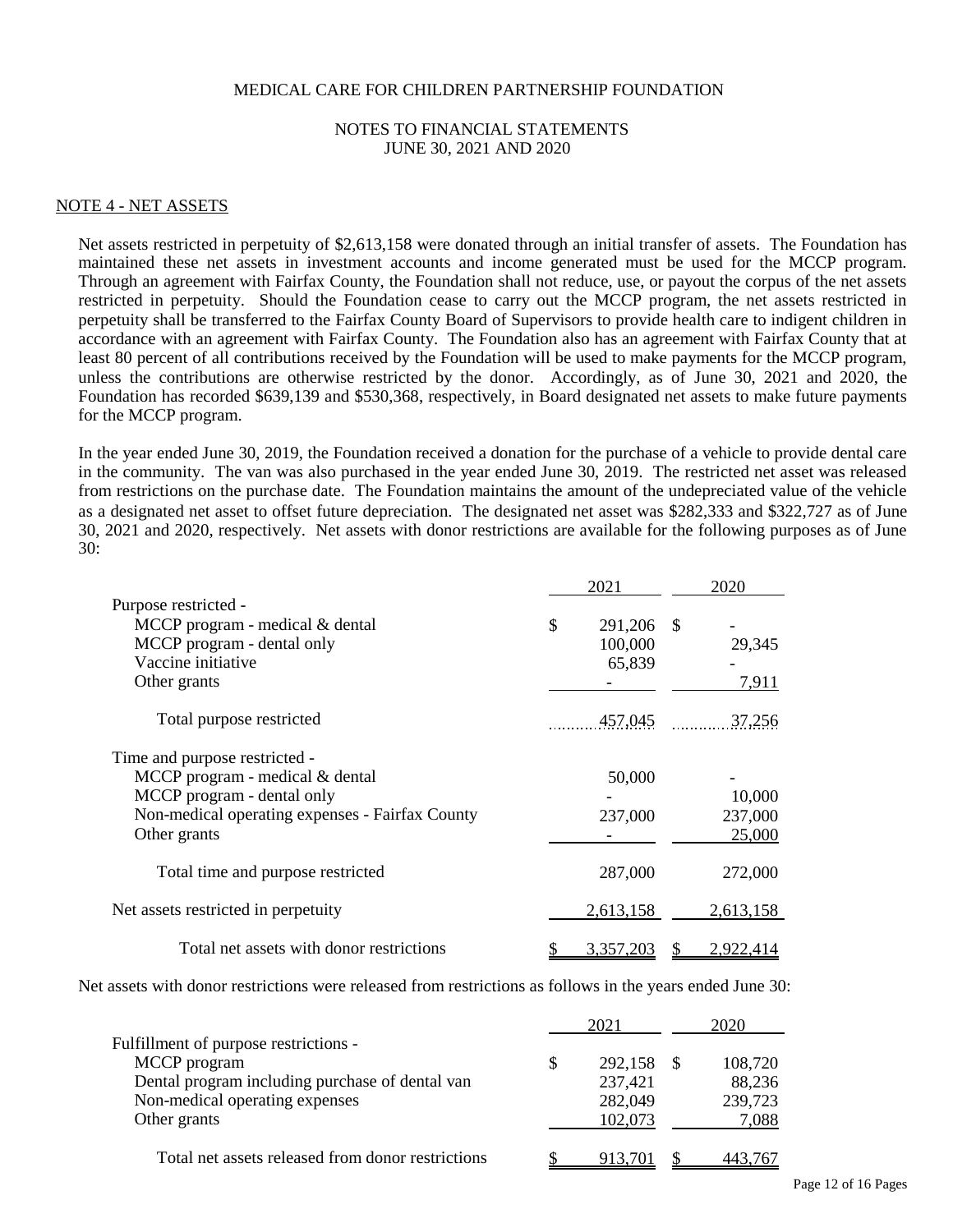### NOTES TO FINANCIAL STATEMENTS JUNE 30, 2021 AND 2020

#### NOTE 5 - PROPERTY AND EQUIPMENT

Property and equipment for the years ended June 30, consist of:

|                                   | 2021       | 2020    |
|-----------------------------------|------------|---------|
| Vehicle                           | 315,566 \$ | 315,566 |
| Dental equipment                  | 44,189     | 44,189  |
| Other property and equipment      | 5,052      | 3,225   |
| Less: accumulated depreciation    | 80,830)    | 40,253  |
| Total property and equipment, net | 283,977    | 322,727 |

#### NOTE 6 - INVESTMENTS AND FAIR VALUE MEASUREMENT

The Foundation measures and reports financial assets and liabilities at fair value. Fair value is defined as the price that would be received to sell an asset or paid to transfer a liability (an exit price) in the principal or most advantageous market for the asset or liability in an orderly transaction between market participants on the measurement date.

GAAP establishes a three-level disclosure hierarchy to indicate the level of judgment used to estimate fair value measurements:

- Level 1 quoted prices in active market for identical assets or liabilities as of the reporting date;
- Level 2 quoted prices for similar assets or liabilities in active markets; quoted prices for identical or similar assets in markets that are not active; and inputs other than quoted prices (such as interest rate and yield curves); and
- Level 3 uses inputs that are unobservable, supported by little or no market activity and reflect significant management judgment.

The tables below summarize investments, by level, for items measured at fair value on a recurring basis as of June 30:

|                                 | 2021          |    |         |   |                          |   |           |  |  |  |
|---------------------------------|---------------|----|---------|---|--------------------------|---|-----------|--|--|--|
|                                 | Level 1       |    | Level 2 |   | Level 3                  |   | Total     |  |  |  |
| Cash and cash equivalents       | \$<br>302,757 | -S |         | S | $\overline{\phantom{a}}$ | S | 302,757   |  |  |  |
| Domestic equities               | 1,553,963     |    |         |   |                          |   | 1,553,963 |  |  |  |
| International equities          | 782,819       |    |         |   |                          |   | 782,819   |  |  |  |
| Equity mutual funds             | 92,312        |    |         |   |                          |   | 92,312    |  |  |  |
| Corporate notes and bonds       |               |    | 559,528 |   |                          |   | 559,528   |  |  |  |
| Government securities           | 169,353       |    | 28,863  |   |                          |   | 198,216   |  |  |  |
| Futures alternative funds       |               |    |         |   | 142,273                  |   | 142,273   |  |  |  |
| Total investments at fair value | 2,901,204     |    | 588,391 |   | 142,273                  |   | 3,631,868 |  |  |  |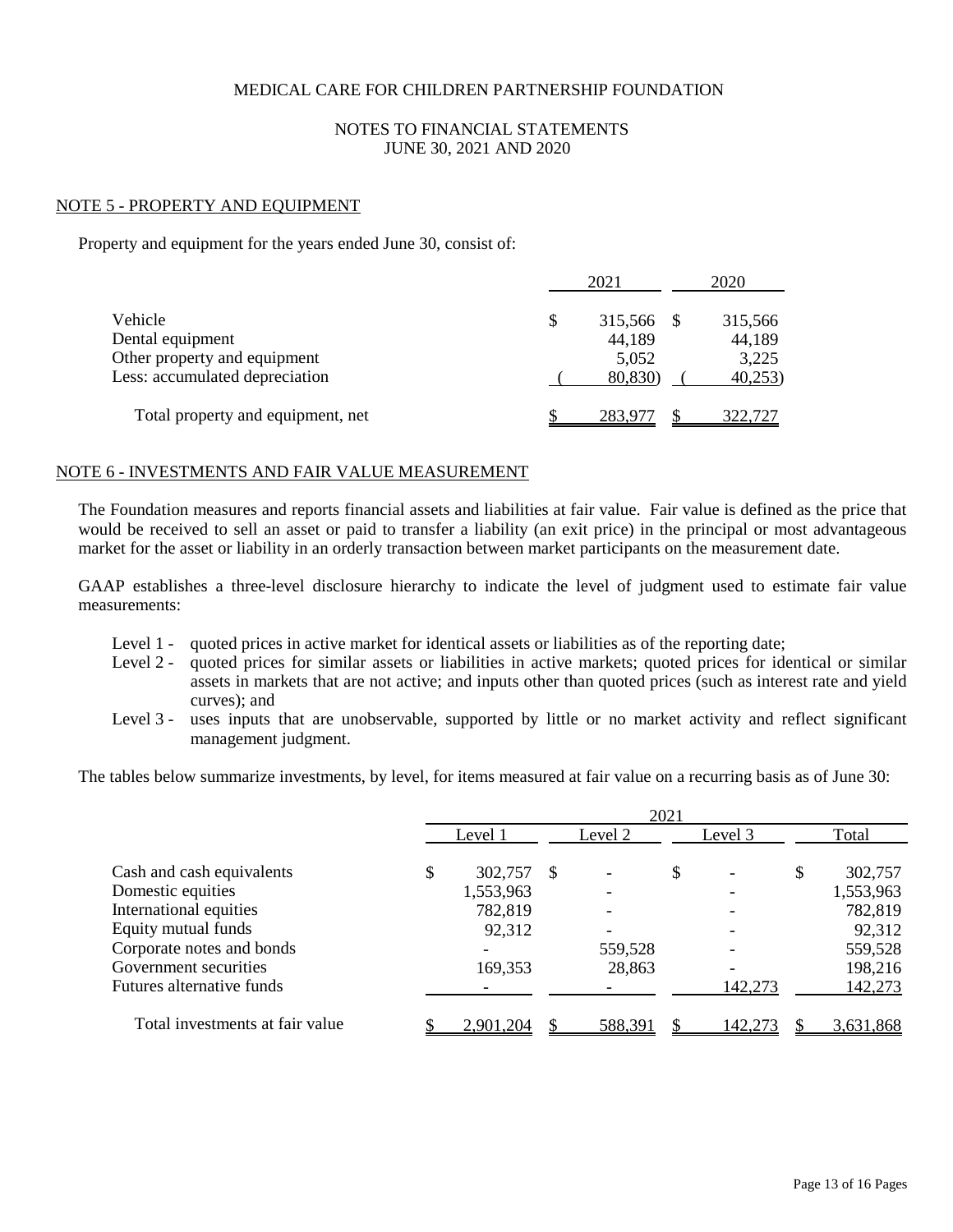### NOTES TO FINANCIAL STATEMENTS JUNE 30, 2021 AND 2020

## NOTE 6 - INVESTMENTS AND FAIR VALUE MEASUREMENT (continued)

|                                 | 2020 |           |    |         |   |         |    |           |  |  |  |
|---------------------------------|------|-----------|----|---------|---|---------|----|-----------|--|--|--|
|                                 |      | Level 1   |    | Level 2 |   | Level 3 |    | Total     |  |  |  |
| Cash and cash equivalents       | \$   | 288,774   | -S |         | S |         | \$ | 288,774   |  |  |  |
| Domestic equities               |      | 1,007,243 |    |         |   |         |    | 1,007,243 |  |  |  |
| International equities          |      | 821,446   |    |         |   |         |    | 821,446   |  |  |  |
| Equity mutual funds             |      | 63,934    |    |         |   |         |    | 63,934    |  |  |  |
| Fixed income mutual fund        |      | 33,806    |    |         |   |         |    | 33,806    |  |  |  |
| Corporate notes and bonds       |      |           |    | 590,022 |   |         |    | 590,022   |  |  |  |
| Government securities           |      | 183,411   |    | 10,027  |   |         |    | 193,438   |  |  |  |
| Futures alternative funds       |      |           |    |         |   | 116,888 |    | 116,888   |  |  |  |
| Total investments at fair value |      | 2,398,614 |    | 600.049 |   | 116,888 |    | 3,115,551 |  |  |  |

The summary of changes in fair value of the Foundation's Level 3 assets for the years ended June 30, is as follows:

|                                                                                        | 2021                 | 2020             |
|----------------------------------------------------------------------------------------|----------------------|------------------|
| Balance, beginning of year<br>Net realized and unrealized gains/(losses) in fair value | 116,888 \$<br>25.385 | 115,321<br>1,567 |
| Balance, end of year                                                                   | 142.273              | 116,888          |

The Foundation's overall investment objective is to manage its assets in such a way as to ensure long-term appreciation. While growth in the value of endowment assets is the primary investment objective, the Foundation is also concerned with the conservation of its capital. The primary investment target of the Foundation is to earn, over a period of time, an average annual total rate of return on its endowment assets of at least five percent greater than the rate of inflation. It was determined by the Board that investment earnings on donor restricted and Board designated funds are available for use in the MCCP program using a five percent assumed rate of return spending policy. Through an agreement with Fairfax County, the Foundation is to maintain assets that are temporarily restricted by donors or designated by the Foundation's Board for the MCCP program (collectively referred to as the MCCP Restricted Fund) or restricted in perpetuity (referred to as the Endowment Fund) in separate investment accounts.

A summary of the activity in those accounts for the years ended June 30, is as follows:

|                                   | <b>MCCP Restricted Fund</b> |          |                            |          |               |          |                   |           |               |                          |
|-----------------------------------|-----------------------------|----------|----------------------------|----------|---------------|----------|-------------------|-----------|---------------|--------------------------|
|                                   | Donor<br>Restricted         |          | <b>Board</b><br>Designated |          | Total         |          | Endowment<br>Fund |           | 2021<br>Total |                          |
| Investment balance, July 1, 2020  | \$                          |          | \$                         | 183,950  | <sup>\$</sup> | 183,950  | \$.               | 2,931,601 | \$.           | 3,115,551                |
| Contributions                     |                             | 63,000   |                            | 60,000   |               | 123,000  |                   |           |               | 123,000                  |
| Interest and dividends            |                             | 1,143    |                            | 2,756    |               | 3.899    |                   | 53,722    |               | 57,621                   |
| Net appreciation (depreciation)   |                             | 13,472   |                            | 32,497   |               | 45,969   |                   | 633,399   |               | 679,368                  |
| Fees                              |                             | 653)     |                            | 1,576)   |               | 2,229)   |                   | 30,718)   |               | 32,947)                  |
| Appropriations                    |                             | 308,889) |                            |          |               | 308,889) |                   | 1,836)    |               | 310,725)                 |
| Interaccount borrowings           |                             | 231,927  |                            | 277,581) |               | 45,654)  |                   | 45,654    |               |                          |
| Investment balance, June 30, 2021 |                             |          |                            | 46       |               | 46       |                   | 3,631,822 |               | 3,631,868                |
|                                   |                             |          |                            |          |               |          |                   |           |               | $n = 14.01 \times n = 1$ |

Page 14 of 16 Pages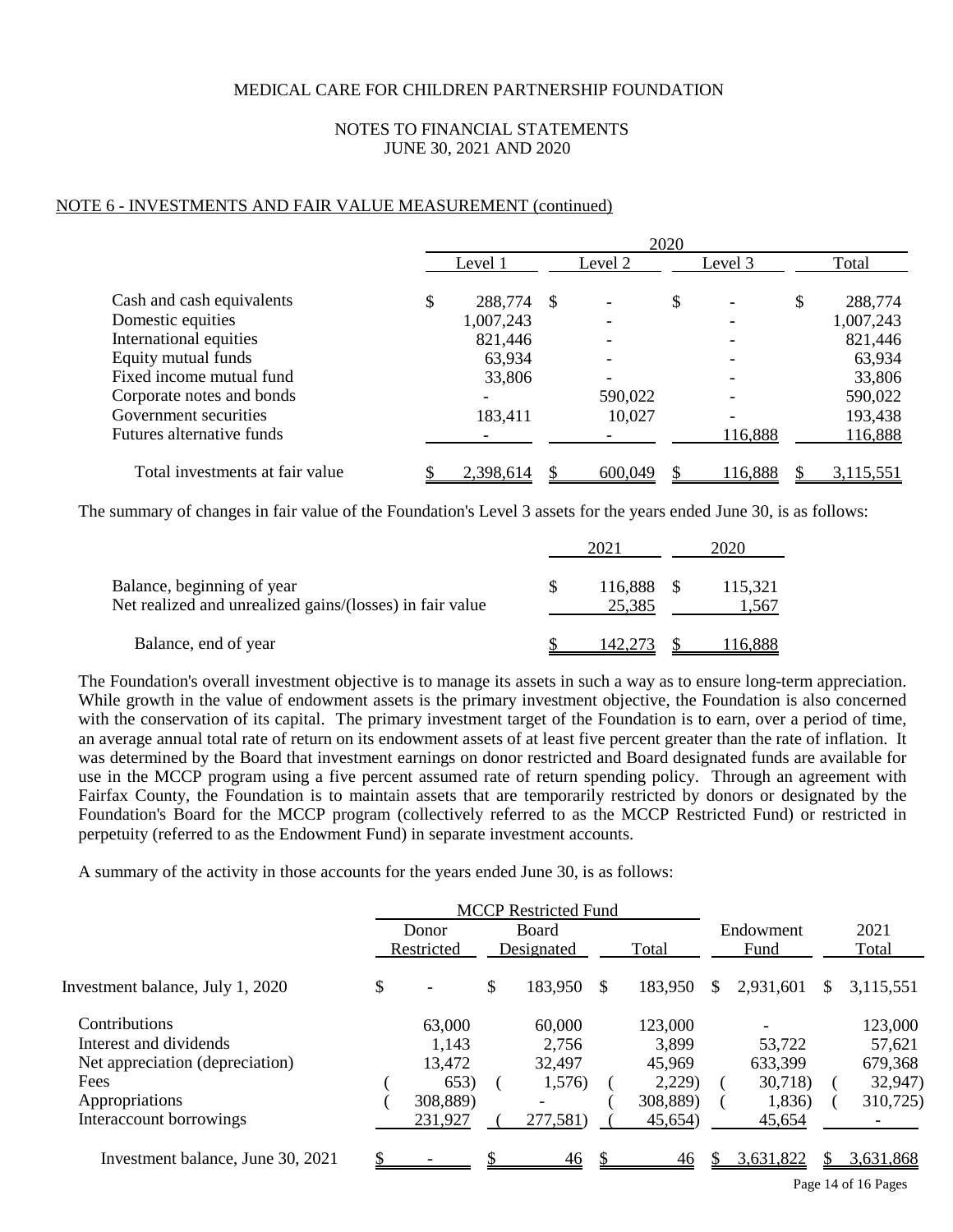### NOTES TO FINANCIAL STATEMENTS JUNE 30, 2021 AND 2020

## NOTE 6 - INVESTMENTS AND FAIR VALUE MEASUREMENT (continued)

|                                   | <b>MCCP Restricted Fund</b> |                     |    |                            |  |          |  |                   |   |               |  |
|-----------------------------------|-----------------------------|---------------------|----|----------------------------|--|----------|--|-------------------|---|---------------|--|
|                                   |                             | Donor<br>Restricted |    | <b>Board</b><br>Designated |  | Total    |  | Endowment<br>Fund |   | 2020<br>Total |  |
| Investment balance, July 1, 2019  | \$                          |                     | \$ | 58,646                     |  | 58,646   |  | 3,058,671         | S | 3,117,317     |  |
| Contributions                     |                             | 108,720             |    | 17,075                     |  | 125,795  |  |                   |   | 125,795       |  |
| Interest and dividends            |                             |                     |    | 1,517                      |  | 1,517    |  | 61,583            |   | 63,100        |  |
| Net appreciation (depreciation)   |                             |                     |    | 302)                       |  | 302)     |  | 75,843            |   | 75,541        |  |
| Fees                              |                             |                     |    |                            |  |          |  | 29,921)           |   | 29,921)       |  |
| Appropriations                    |                             | 173,255)            |    | 19,000)                    |  | 192,255) |  | 44,026)           |   | 236,281)      |  |
| Interaccount borrowings           |                             | 64,535              |    | 126,014                    |  | 190,549  |  | 190,549)          |   |               |  |
| Investment balance, June 30, 2020 |                             |                     |    | 183,950                    |  | 183,950  |  | 2,931,601         | S | 3,115,551     |  |

### NOTE 7 - FINANCIAL ASSETS AND LIQUIDITY

Financial assets available within one year for operations that are not subject to restrictions that make them unavailable for general operations as of June 30, were as follows:

|                                                                                                           | 2021          | 2020          |
|-----------------------------------------------------------------------------------------------------------|---------------|---------------|
| Cash                                                                                                      | \$<br>232,802 | \$<br>130,383 |
| Investments                                                                                               | 3,631,868     | 3,115,551     |
| Contributions receivable                                                                                  | 287,200       | 274,000       |
| Other current assets                                                                                      | 6,165         | 13,740        |
| Total financial assets                                                                                    | 4,158,035     | 3,533,674     |
| Less: amounts designated by the Board of Directors to<br>make payments under the MCCP program under terms |               |               |
| of an agreement with Fairfax, County                                                                      | 639,139)      | 530,368)      |
| Less: amounts unavailable for general operations due                                                      |               |               |
| to temporary restrictions                                                                                 | 744,045)      | 309,256)      |
| Less: amounts unavailable for general operations due                                                      |               |               |
| to permanent restrictions                                                                                 | 2,613,158)    | 2,613,158)    |
| Total financial assets available within one year                                                          |               |               |
| for operations                                                                                            | 161,693       | 80,892        |

The Foundation establishes a budget each year for operations and MCCP program costs and uses that to structure its financial assets to be available as its general expenditures, liabilities, and other obligations come due. Foundation management and the Board of Directors work with Fairfax County to deliver equitable programs to children in the MCCP program by developing flat fees for services, which enable the Foundation to maintain a consistent level of spending each month and to limit unanticipated liquidity needs.